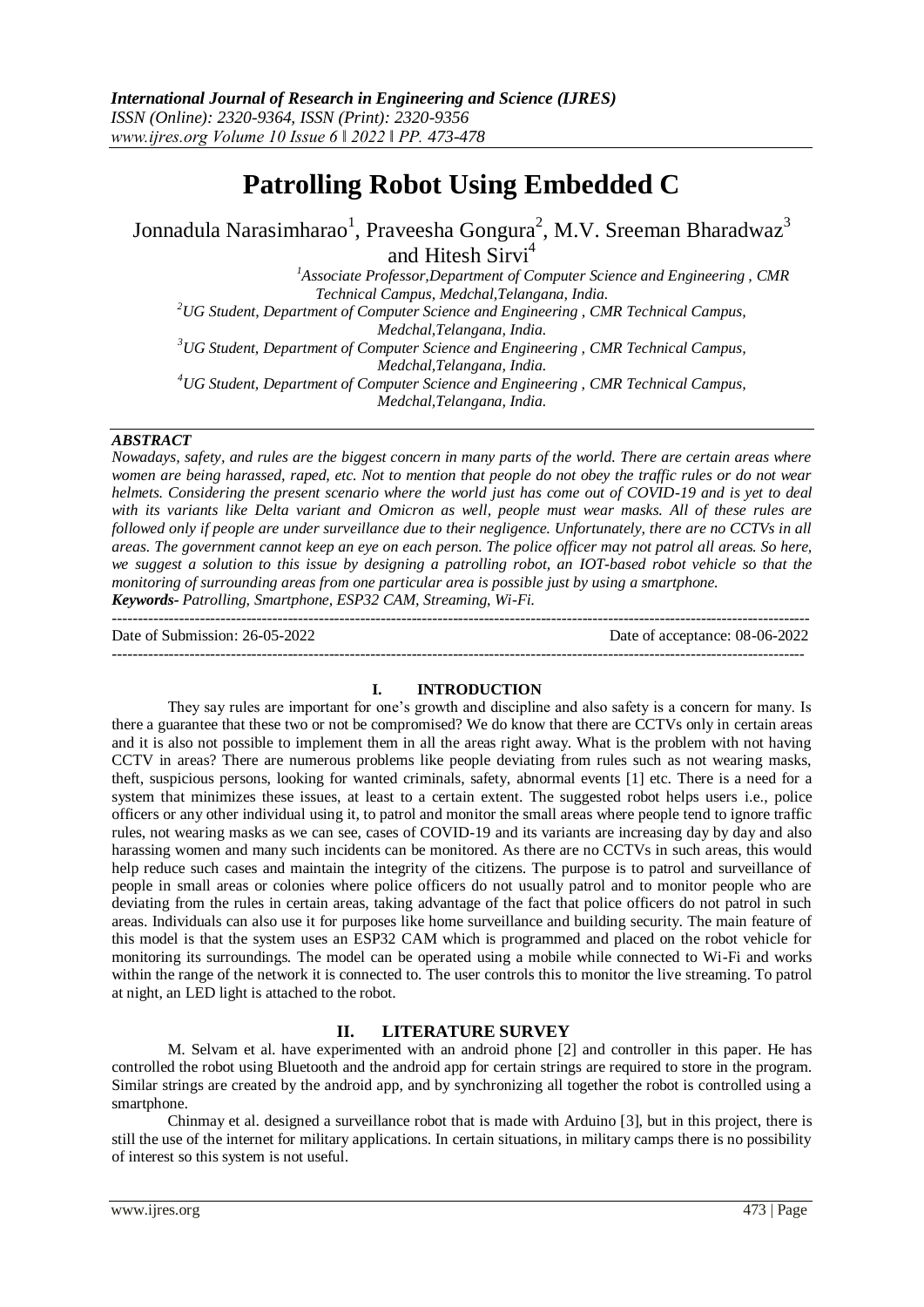Kunal Borker et al. have experimented with the Android phone and the controller. You can control the robot with Bluetooth, the android app needs to store certain strings in software. Similar strings are generated by the android app, and by synchronizing all devices together, the robot is controlled [4] with a smartphone.

Irfan Rangapur et al. have built a robot in spherical shape which moves on the basis of pendulum. It comprises of Arduino nano, cameras at two ends providing 360-degree view, Pendulum and DC motor. It provides audio and video to user and runs on Bluetooth. The robot is designed to use in military tasks where it is out-of-reach to humans [5].

Mandlik Sachin B. et al. cover descriptive details about the design and implementation of a prototype in their research for an electronic gadget that has the potential to serve as safety [6] wear in the coming years. The device consists of a switch, Arduino Uno Board, GSM module (SIM900), GPS module (Neo-6M), buzzer, and pulse sensor. The device sends emergency messages using GSM.

#### **III. PROPOSED METHOD**

We propose a patrolling robot, IOT based vehicle, where the system uses cameras mounted on the robot vehicle for securing or monitoring any premises. It provides continuous monitoring through live broadcasting of the site from mobile. The police officers' control this to monitor the live streaming and when he/she sees something abnormal, then the police officer can directly go to that specific location. Fig.1 depicts the overall architecture of the designed model.



**Fig.1: Diagram of Architecture**

#### **1. REQUIRED COMPONENTS**

The following are the required components:

#### **1.1 L293D Motor Driver**

L293D is an Integrated Chip which comprehends two H-Bridge and PWM [7]. It comprises 16 pins with 8 pins on either side. The H-Bridge is used for rotation whereas the PWM deals with the speed of motors. The L293D motor driver drives two motors and provides a two-wheel robot vehicle functioning. It has capacitors to protect the circuit from Back EMF produced by the motors because of their inductive load.



**Fig.2: L293D Motor Driver**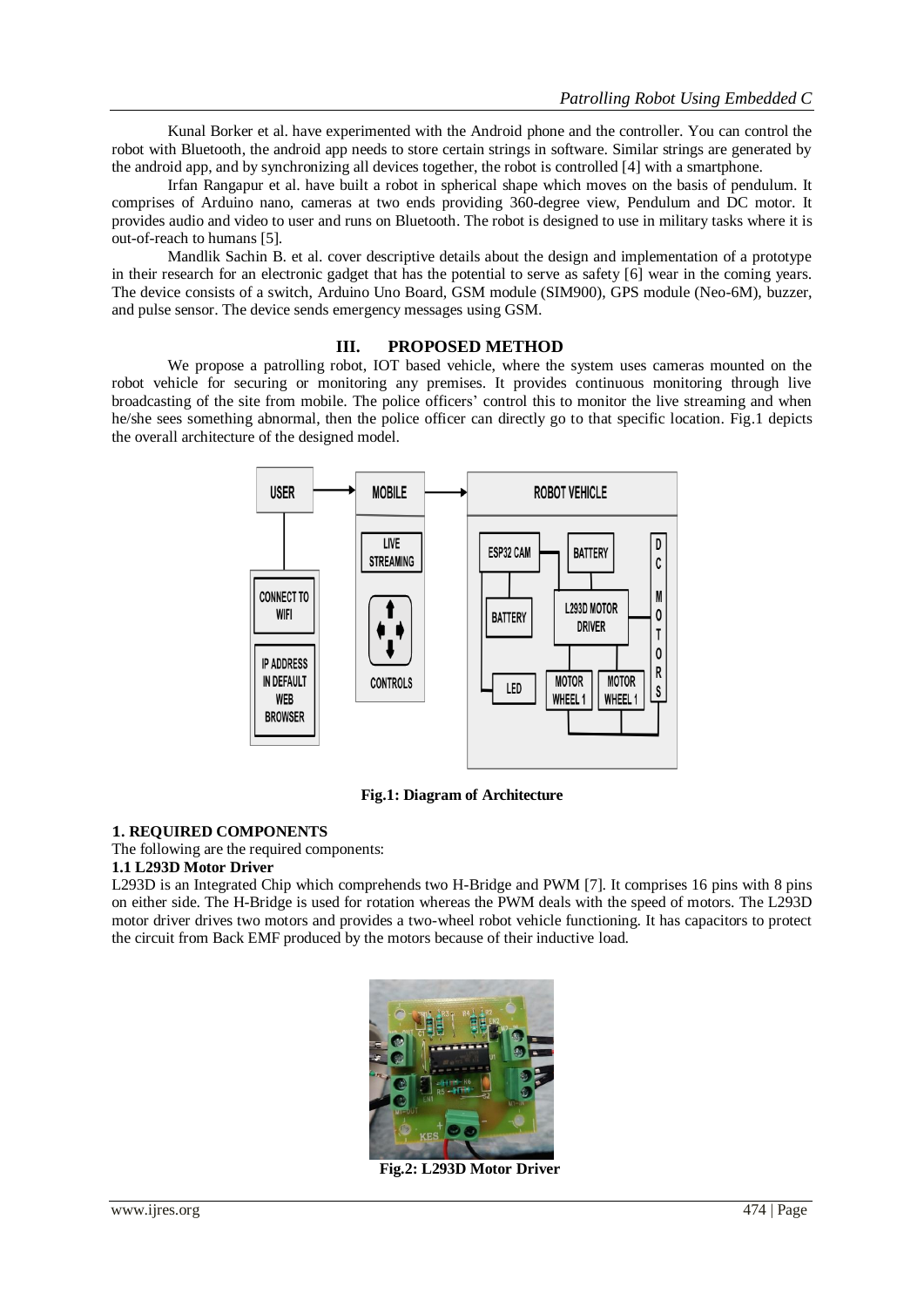#### **1.2 ESP32-CAM**

It is a camera module comprising an ESP32-S chip [8]. It has several GIPO pins enabling it to connect add-ons or other devices. It has the feature of a microSD card slot which stores the captured images and makes those available to users. The ESP32 CAM is programmed and we embed the code using FTDI cable through serial pins.



**Fig.3: ESP32-CAM**

#### **1.3 DC Motors**

Direct-Current motors are machines which make use of electrical power to convert electrical energy into mechanical energy for rotating the wheels.



**Fig.4: DC Motors**

#### **1.4 ESP32-CAM Wi-Fi and Bluetooth Module**

This module enables the ESP32-CAM to connect to Wi-Fi or Bluetooth. Connecting to Wi-Fi exposes it to a larger radius [9]. However, Wi-Fi or Bluetooth can be used as per the requirements. Here we have used Wi-Fi.

#### **2. CONNECTIONS**

The two wheels are connected to the DC motors of 300rpm and these DC motors are connected to the output pins of the L293D motor driver. The L293D motor driver is an H-bridge type for which the power supply is given through the rechargeable battery and allows the bi-directional movement of wheels. The motor driver prevents back EMF. The ESP32 CAM is programmed using embedded C language. The connections are illustrated in the fig.5.



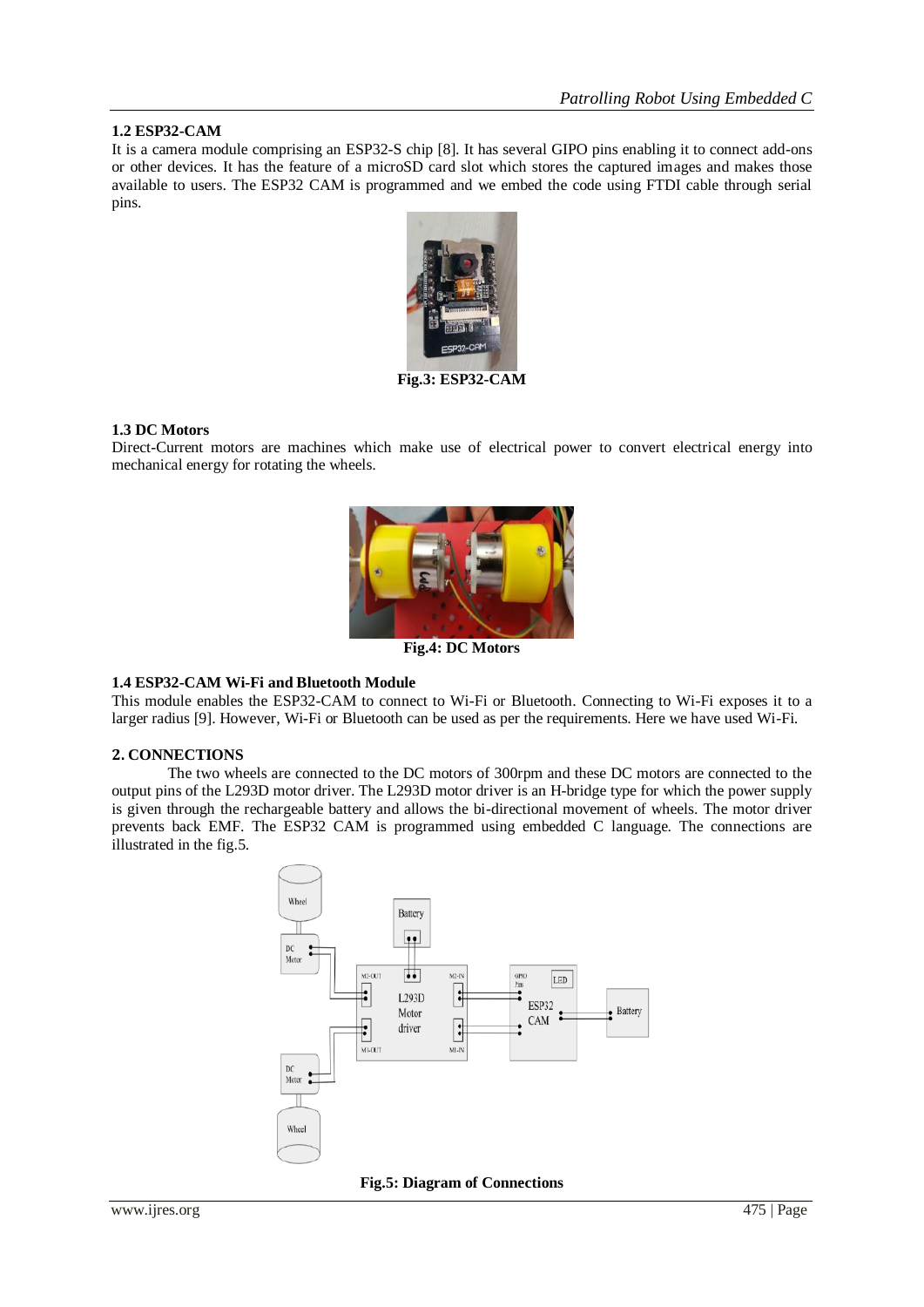The L293D motor driver comprises four input pins (IN1, IN2, IN3, IN4) which are connected to GPIO pins of ESP32 CAM, respectively [10]. The output pins (M1-OUT, M2-OUT) of the L293D motor driver are connected to each of the DC motors at 300rpm. The DC motors are attached to respective wheels for their movement. We give the power supply to ESP32 CAM through the battery. The ESP32 CAM works in both Wi-Fi and Bluetooth, here we used Wi-Fi.

### **3. WORKING PROCEDURE OF THE MODEL**

The following are the steps involved in order to start the robot vehicle

#### **3.1 Wi-Fi setup**

Primarily, the working of the model starts with the Wi-Fi setup. Turn on the mobile's hotspot and change the hotspot name and password to "*elegant*" and "*smartwork*" respectively. Once the setup is done, it will connect the vehicle to Wi-Fi under the name "ESP32 CAM".

#### **3.2 User interface**

After connecting it to the hotspot, open the default web browser and type the IP address "192.168.43.220" in the address bar. The page with user controls and live streaming is displayed.

#### **3.3 Controls**

The page comprises the "*Forward*", "*Backward*", "*Left*", "*Right*", "*Stop*", "*Light ON*" and "*Light OFF*". We show the screenshot of this in figure 4.2. We can control the movement of the robot using these controls.

#### **3.4 Live streaming**

The live streaming of the areas or persons captured is shown in the user interface above the controls. We show the screenshot of this in figure 4.4 with a person standing in front of the robot and the robot being placed on the table.

#### **IV. RESULTS**

The image of the developed model is shown below



**Fig.6: Image of the Robot Vehicle**

#### **1. SCREENSHOTS**

The screenshots of the GUI interface are shown below with each feature

# **1.1 User Interface**

The user interface consists of directions i.e., "*Left*", "*Right*", "*Forward*", "*Backward*" and a "*Stop*" button. It also comprises of "*Light ON*" and "*Light OFF*" buttons.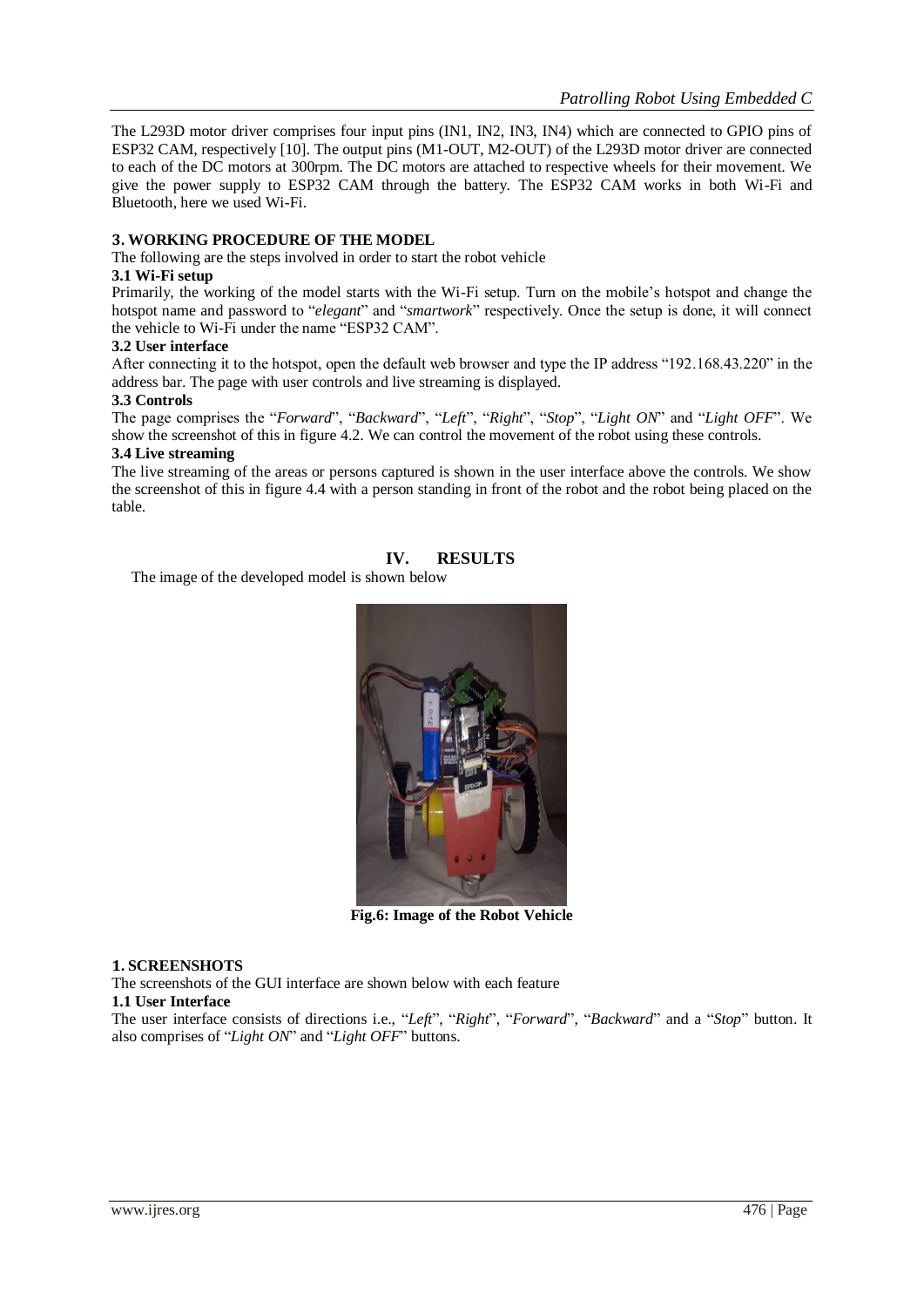

**Fig.7: User Interface**

#### **1.2 Live Streaming**

The fig.8 is the image and screenshot of live streaming respectively



**Fig.8: Live Streaming of Person Standing in front of Robot**

# **1.3 LED**

The fig.9 is the screenshot of the with LED on and LED off respectively in low light with a person in front of it.